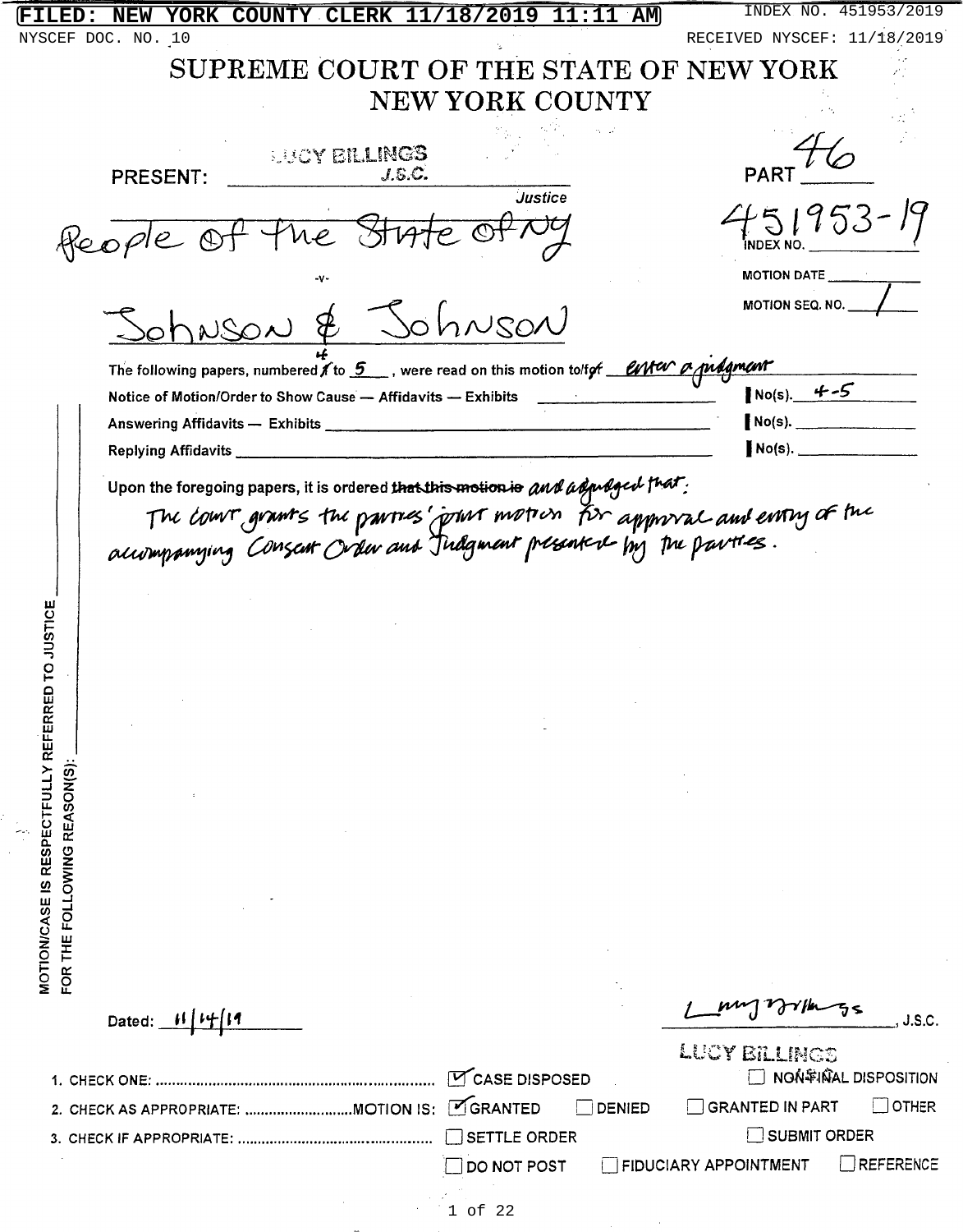#### FILED: NEW YORK COUNTY CLERK 11/18/2019 11:11 АM

YSCEF DOC. NO.

SUPREME COURT STATE OF NEW YORK **COUNTY OF NEW YORK** 

THE PEOPLE OF THE STATE OF NEW YORK. by LETITIA JAMES, Attorney General of the State of New York,

Index No. 45195319

Plaintiff.

**JOHNSON & JOHNSON** 

and

ETHICON, INC.,

Defendants.

### **CONSENT ORDER AND JUDGMENT**

.x

Plaintiff, the People of the State of New York, acting by and through Attorney General Letitia James ("NYAG"), has filed a Complaint for a permanent injunction and other relief in this matter pursuant to New York Executive Law § 63(12) ("Executive Law § 63(12)") and Article 22-A of the New York General Business Law ("GBL"), GBL §§ 349 and 350, alleging that Defendants Johnson & Johnson and Ethicon, Inc., a wholly-owned subsidiary of Defendant Johnson & Johnson, committed violations of the aforementioned statutes. Plaintiff, by its counsel, and Defendants, by counsel, have agreed to the entry of this Consent Order and Judgment ("Judgment") by the Court without trial or adjudication of any issue of fact or law, and without finding or admission of wrongdoing or liability of any kind.

### IT IS HEREBY ORDERED THAT:

### **FINDINGS**

T.

 $\overline{1.1}$ This Court has jurisdiction over the subject matter of this lawsuit and over all Parties.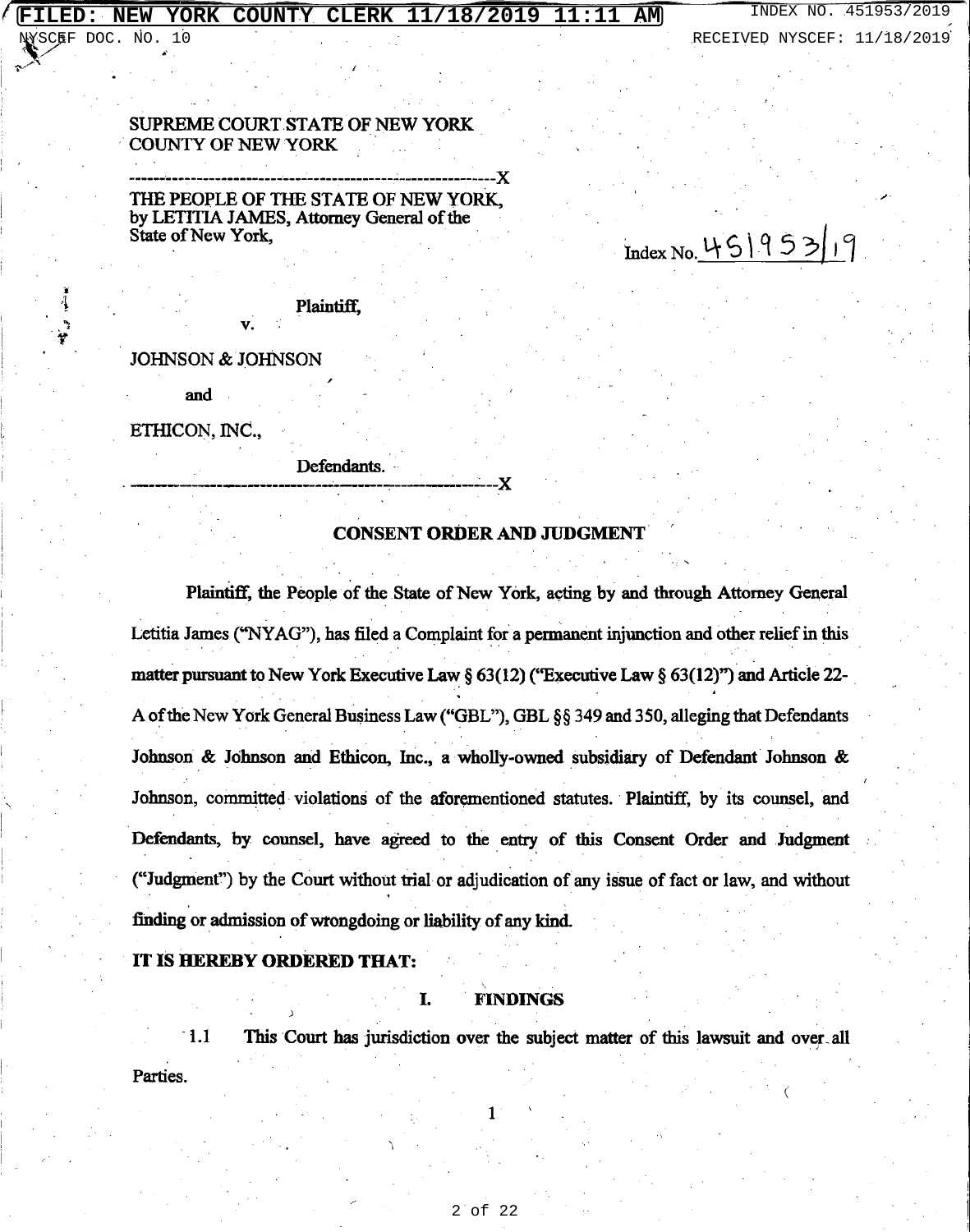$1.2$ The terms of this Judgment shall be governed by the laws of the State of New York.

 $1.3$ Entry of this Judgment is in the public interest and reflects a negotiated agreement among the Parties.

The Parties have agreed to resolve the issues resulting from the Covered Conduct  $1.4$ by entering into this Judgment.<sup>1</sup>

Defendants are willing to enter into this Judgment regarding the Covered Conduct 1.5 in order to resolve the Attorneys General's concerns under the State Consumer Protection Laws as to the matters addressed in this Judgment and thereby avoid significant expense, inconvenience, and uncertainty.

 $1.6$ Defendants are entering into this Judgment solely for the purpose of settlement, and nothing contained herein may be taken as or construed to be an admission or concession of any violation of law, rule, or regulation, or of any other matter of fact or law, or of any liability or wrongdoing, all of which Defendants expressly deny. Defendants do not admit any violation of the State Consumer Protection Laws set forth in footnote 4, and do not admit any wrongdoing that was or could have been alleged by any Attorney General before the date of the Judgment under those laws. No part of this Judgment, including its statements and commitments, shall constitute evidence of any liability, fault, or wrongdoing by Defendants. This document and its contents are not intended for use by any third party for any purpose, including submission to any court for any purpose.

 $1.7$ This Judgment shall not be construed or used as a waiver or limitation of any defense otherwise available to Defendants in any other action, or of Defendants' right to defend from, or make any arguments in, any private individual action, class claims or suits, or any other governmental or regulatory action relating to the subject matter or terms of this Judgment. This

<sup>&</sup>lt;sup>1</sup> This agreement is entered into pursuant to and subject to the State Consumer Protection laws cited in footnote 4.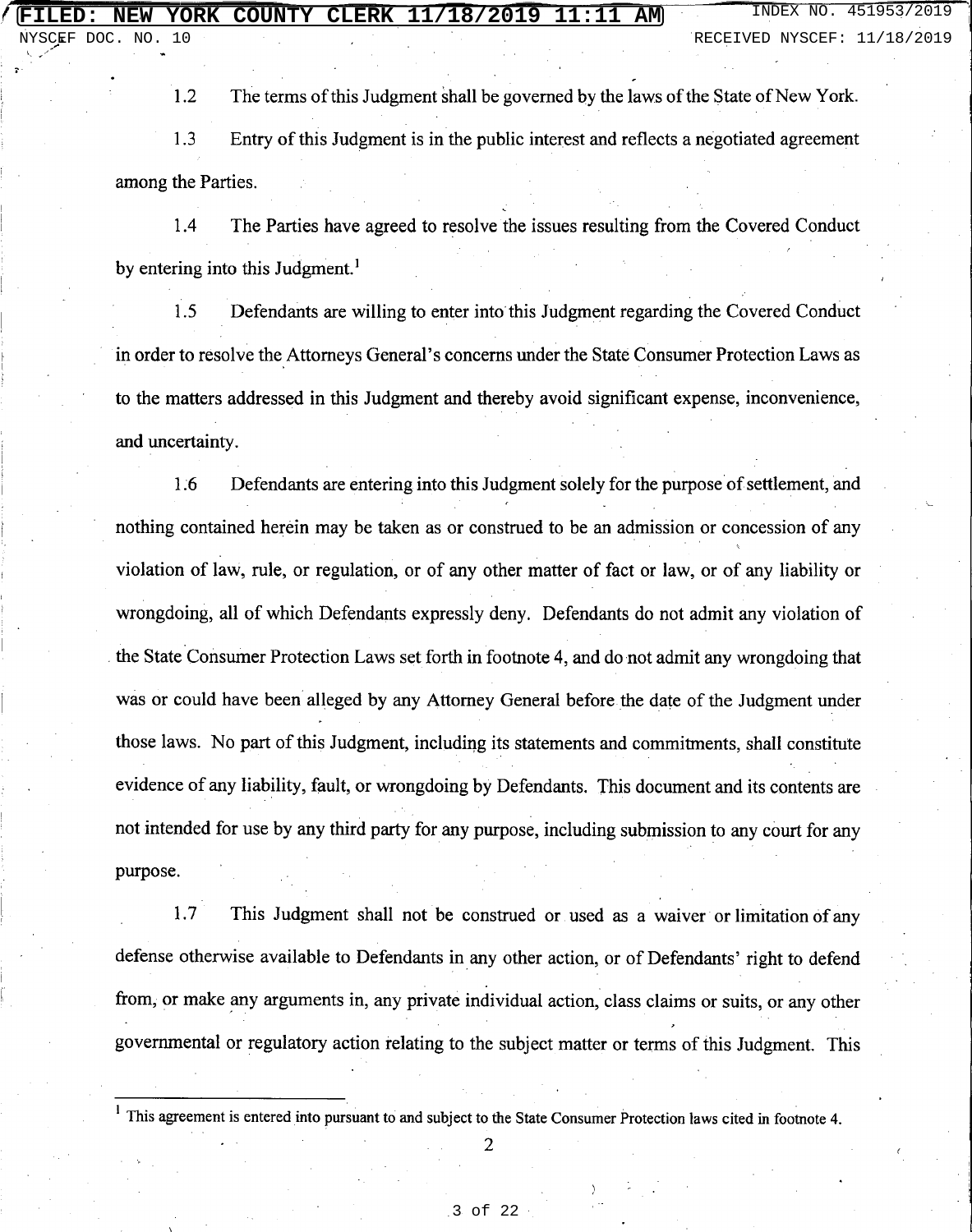NYSCEF DOC. NO. 10 RECEIVED NYSCEF: 11/18/2019

Judgment is made without trial or adjudication of any issue of fact or law or finding of liability of any kind. Notwithstanding the foregoing, a State may file an action to enforce the terms of this Judgment.

1.8 It is the intent of the Parties that this Judgment not be admissible in other cases or binding on Defendants in any respect other than in connection with the enforcement of this Judgment.

1.9 No part of this Judgment shall create a private cause of action or confer any right to any third party for violation of any federal or state statute.

1.10 This Judgment (or any portion thereof) shall in no way be construed to prohibit Defendants from making representations with respect to any Ethicon products that are required under Federal law or regulations or in Food and Drug Administration ("FDA") approved or cleared Labeling.

Nothing in this Judgment shall require Defendants to: 1.11

 $(a)$ . take any action that is prohibited by the Food, Drug and Cosmetic Act, 21 U.S.C. § 301 et seq. ("FDCA") or any regulation promulgated thereunder, or by the FDA; or

 $(b).$ fail to take any action that is required by the FDCA or any regulation promulgated thereunder, or by the FDA.

### II. **DEFINITIONS**

The following definitions shall be used in construing the Judgment:

"Covered Conduct" shall mean Ethicon's marketing and promotional practices, and  $2.1$ dissemination of information to Health Care Providers (HCPs) and consumers, regarding Surgical Mesh products up to the Effective Date of the Judgment.

 $2.2$ "Effective Date" shall mean the date on which a copy of the Judgment, duly

 $\sqrt{3}$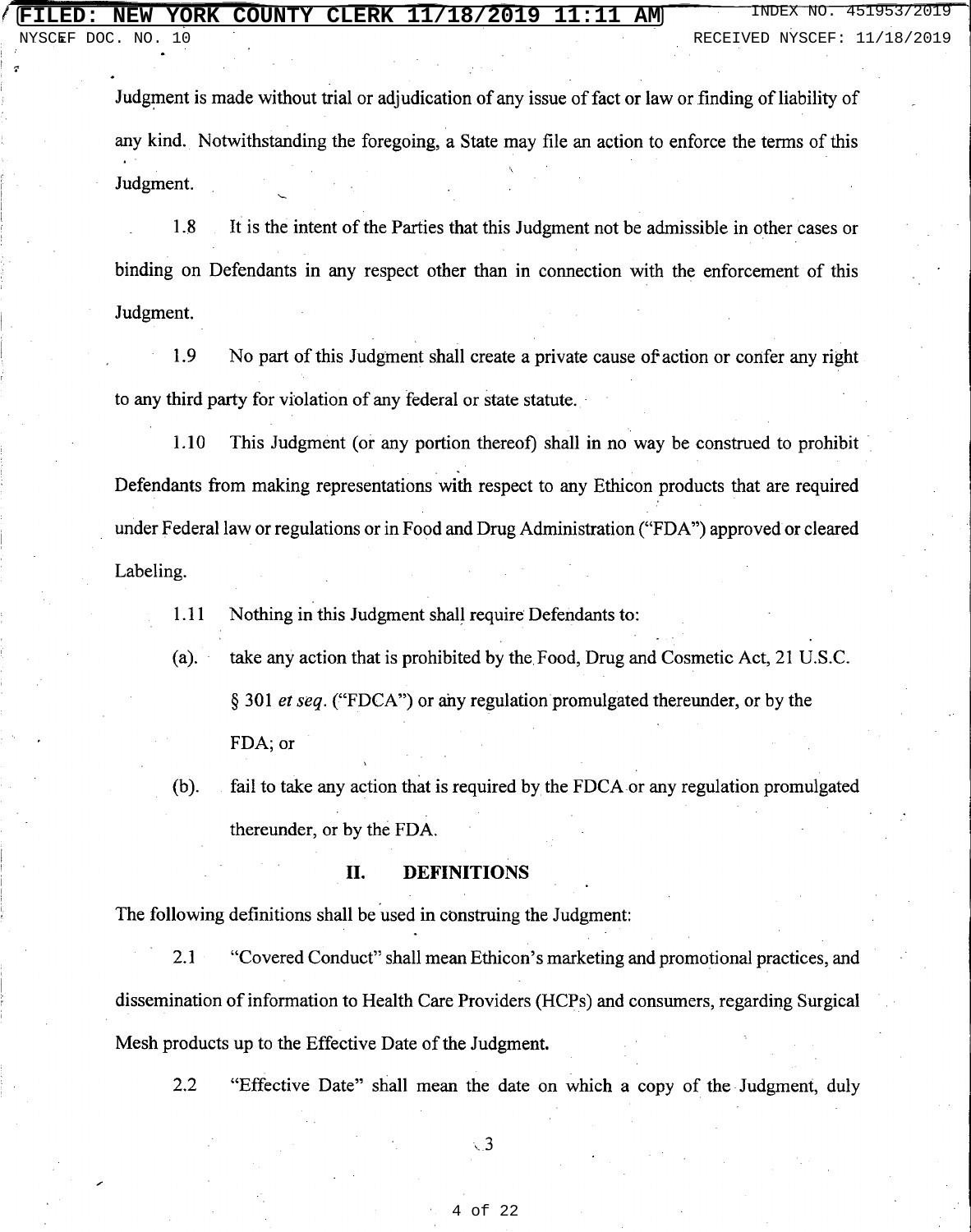executed by Defendants and by the Signatory Attorney General, is approved by, and becomes a Judgment of the Court.

"Health Care Provider" or "HCP" shall mean any physician or other health care  $2.3$ practitioner, who is licensed to provide health care services or to prescribe pharmaceutical products and/or medical devices.

"Defendants" shall mean Johnson & Johnson, Ethicon, Inc., and all of their officers,  $2.4$ directors, employees, representatives, agents, affiliates, parents, subsidiaries, assigns and successors.

 $2.5$ "Multistate Executive Committee" shall mean the Attorneys General and their staffs representing Florida, Indiana, Maryland, Ohio, South Carolina, and Texas.

2.6 "Multistate Working Group" shall mean the Attorneys General and their staffs representing Alabama, Alaska, Arizona, Arkansas, Colorado, Connecticut, Delaware, District of Columbia, Florida, Georgia, Hawaii<sup>2</sup>, Idaho, Illinois, Indiana, Iowa, Kansas, Louisiana, Maine, Maryland, Massachusetts, Michigan, Missouri, Montana, Nebraska, Nevada, New Jersey, New Mexico, New York, North Carolina, North Dakota, Ohio, Oklahoma, Pennsylvania, Rhode Island, South Carolina, South Dakota, Tennessee, Texas, Utah<sup>3</sup>, Vermont, Virginia, and Wisconsin.

 $2.7$ "Parties" shall mean Defendants as defined in Section 2.4 and the Signatory Attorney General.

<sup>&</sup>lt;sup>2</sup> Hawaii is being represented on this matter by its Office of Consumer Protection, an agency which is not part of the state Attorney General's Office, but which is statutorily authorized to undertake consumer protection functions, including legal representation of the State of Hawaii. For simplicity, the entire group will be referred to as the "Attorneys General," and such designation, as it includes Hawaii, refers to the Executive Director of the State of Hawaii Office of Consumer Protection.

<sup>&</sup>lt;sup>3</sup> With regard to Utah, the Utah Division of Consumer Protection is charged with administering and enforcing the Consumer Sales Practices Act, the statute relevant to this judgment/order. References to the "States." "Parties." or "Attorneys General," with respect to Utah, refers to the Utah Division of Consumer Protection.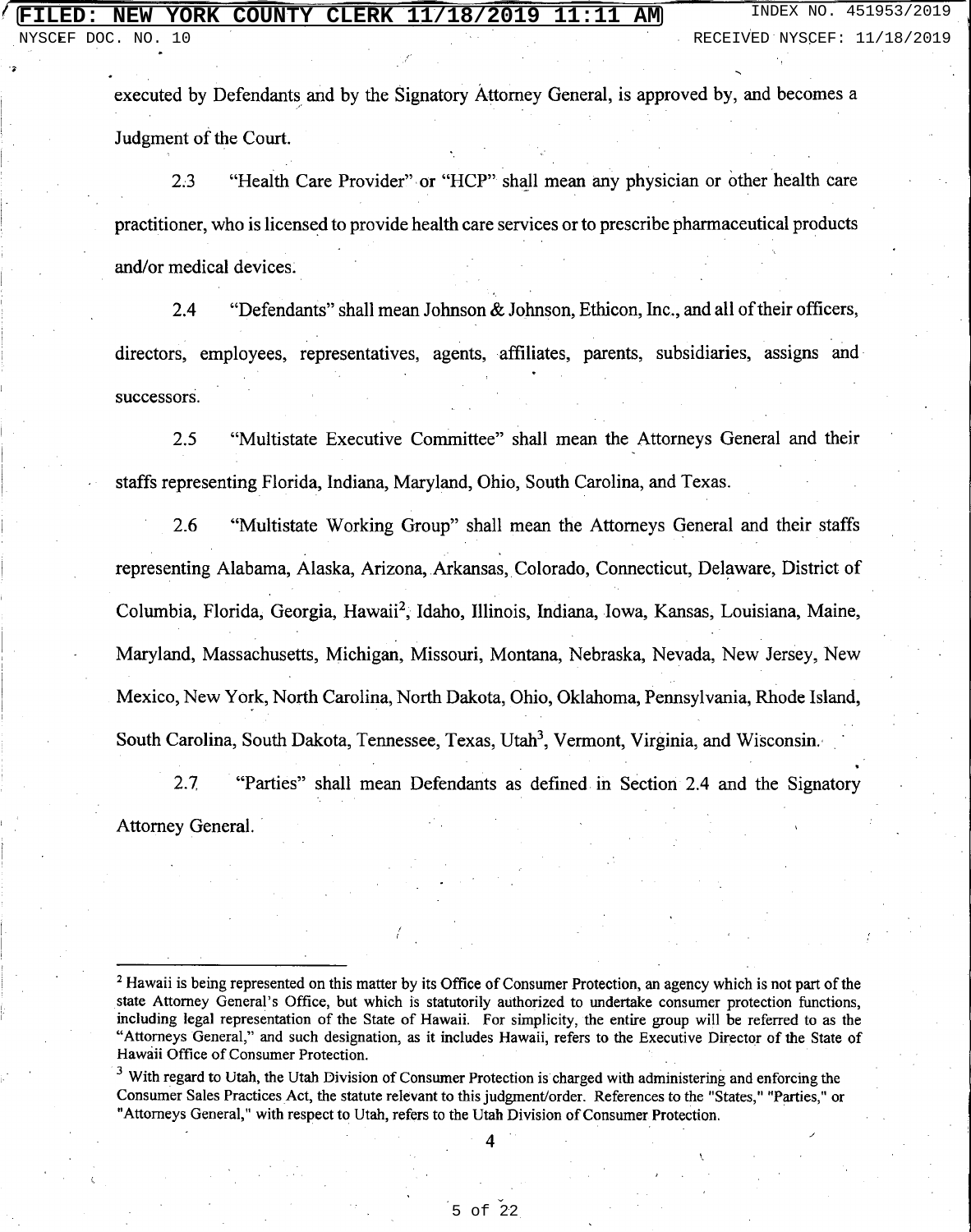### **NEW YORK COUNTY CLERK 11/18/2019 11:11 AM** INDEX NO. 451953/2019

DOC. NO. 10 RECEIVED NYSCEF: 11/18/2019

"Promotion," "Promotional," "Promoting," "Promote," or "Promoted" shall mean 2.8 any representation made to HCPs, patients, consumers, payors or other customers, and other practices intended to increase sales or that attempt to influence prescribing practices of HCPs.

"Risks" shall mean the complications of Surgical Mesh, including complications 2.9 discovered subsequent to the Effective Date, which constitute clinically significant risks material to an HCP's decision to implant Surgical Mesh. Risks shall be set forth in the Surgical Mesh Instructions-for-Use/Information-for-Use (IFU/IFUs), and include the following:

complications that cannot be eliminated with surgical technique;

complications that are specifically associated with the use of Surgical Mesh (as opposed to non-mesh surgery); and

complications that are otherwise specified in this Judgment.

"Signatory Attorney General" shall mean the Attorney General of the State of New 2.10 York, or his/her authorized designee, who has agreed to this Judgment.

2.11 "Sponsor," "Sponsorship," or "Sponsored" shall mean to pay for in whole or in part, to provide financial support or subsidization, or to provide goods or materials of value in support, but does not include de minimis contributions of money, goods, or materials.

"State Consumer Protection Laws" shall mean the consumer protection laws cited 2.12 in Footnote 4 under which the Attorneys General have conducted the investigation.<sup>4</sup>

<sup>&</sup>lt;sup>4</sup>ALABAMA – Alabama Deceptive Trade Practices Act § 8-19-1 et seq. (2002); ALASKA – Alaska Unfair Trade Practices and Consumer Protection Act AS 45.50.471 - 45.50.561; ARIZONA - Consumer Fraud Act, A.R.S. §44-1521 et seq.; ARKANSAS - Arkansas Deceptive Trade Practices Act, Ark. Code Ann. § 4-88-101, et seq.; COLORADO - Colorado Consumer Protection Act. Colo. Rev. Stat. § 6-1-101 et seq.; CONNECTICUT -Connecticut Unfair Trade Practices Act, Conn. Gen Stat. §§ 42-110a through 42-110q; DELAWARE - Delaware Consumer Fraud Act, Del. CODE ANN. tit. 6, §§ 2511 to 2527; DISTRICT OF COLUMBIA, District of Columbia Consumer Protection Procedures Act, D.C. Code §§ 28-3901 et seq.; FLORIDA – Florida Deceptive and Unfair Trade Practices Act, Part II, Chapter 501, Florida Statutes, 501.201 et. seq.; GEORGIA - Fair Business Practices Act, O.C.G.A. Sections 10-1-390 et seq.; HAWAII - Uniform Deceptive Trade Practice Act, Haw. Rev. Stat. Chpt. 481A and Monopolies; Restraint of Trade, Haw. Rev. Stat. Chpt. 480; IDAHO - Idaho Consumer Protection Act, Idaho Code § 48-601 et seq.; ILLINOIS - Consumer Fraud and Deceptive Business Practices Act, 815 ILCS 505/2 et seq. and Illinois Uniform Deceptive Trade Practices Act, 815 ILCS 510/1 et seq.; INDIANA - Deceptive Consumer Sales Act, Ind. Code §§ 24-5-0.5-0.1 to 24-5-0.5-12; IOWA - Iowa Consumer Fraud Act, Iowa Code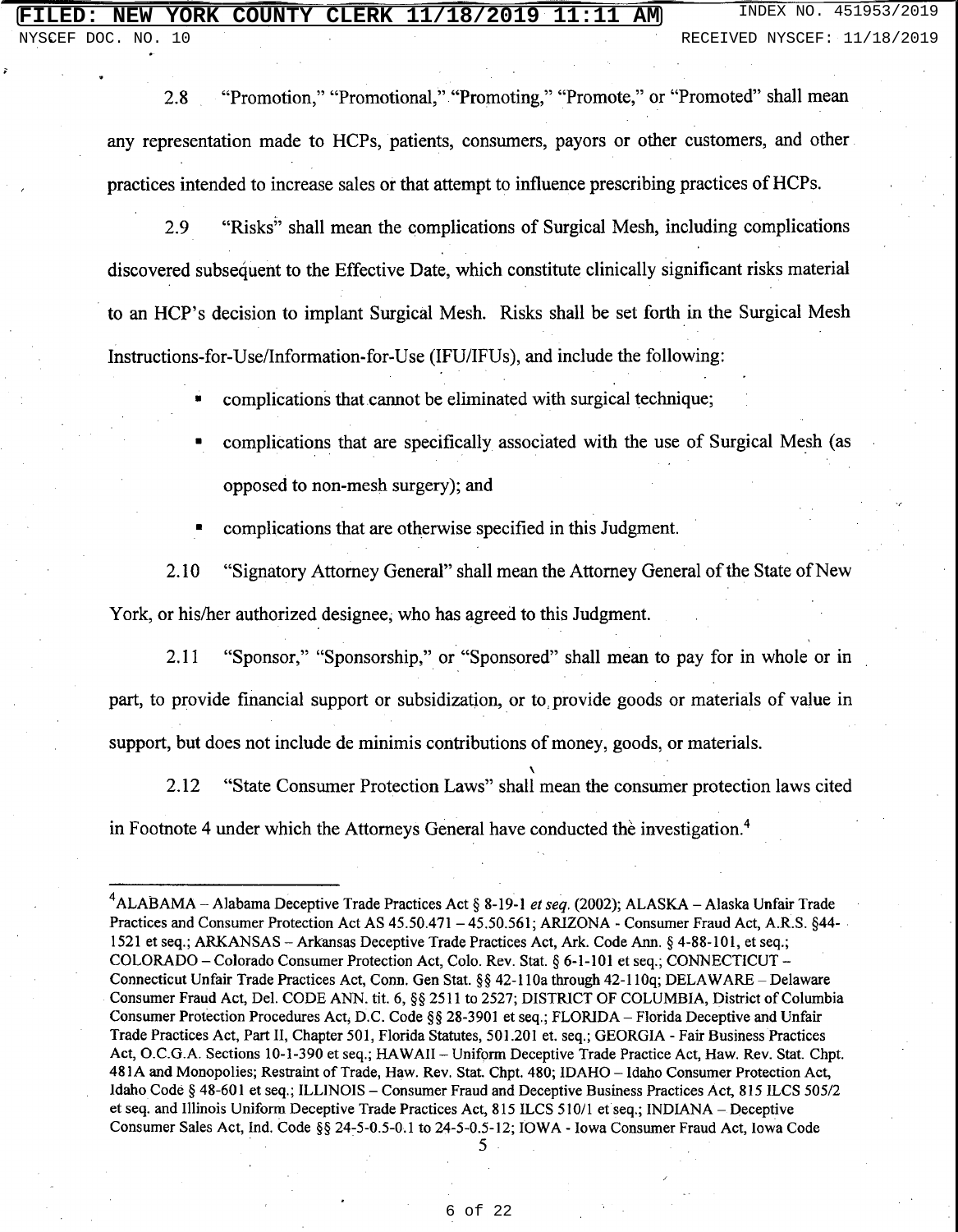"Surgical Mesh" shall mean any medical device (as the term "device" is defined in 2.13 21 U.S.C.  $\S$  321(h)) that contains synthetic, multi-strand, knitted or woven mesh and that is intended for transvaginal implantation in the pelvic floor to treat stress urinary incontinence (SUI) and/or pelvic organ prolapse (POP).

 $2.14$ "Valid Scientific Evidence" shall have the meaning set forth in 21 CFR § 860.7.

 $2.15$ Any reference to a written document shall mean a physical paper copy of the document, electronic version of the document, or electronic access to such document.

### **III. COMPLIANCE PROVISIONS**

### **General Provision** A.

 $3.1$ Ethicon shall not violate Executive Law  $\S$  63(12) or GBL  $\S$ § 349 and 350 in Promoting Surgical Mesh or in any material accompanying its Surgical Mesh.

Section 714.16; KANSAS - Kansas Consumer Protection Act, K.S.A. 50-623 et seq.; LOUISIANA - Unfair Trade-Practices and Consumer Protection Law, LSA-R.S. 51:1401, et seq.; MAINE - Maine Unfair Trade Practices Act, 5 M.R.S.A. §§205-A through 214; MARYLAND - Maryland Consumer Protection Act, Md. Code Ann., Com. Law §§ 13-101 et seq.; MASSACHUSETTS – Mass. Gen. Laws c. 93A, §§ 2 and 4; MICHIGAN – Michigan Consumer Protection Act, MCL § 445.901 et seq.; MISSOURI - Missouri Merchandising Practices Act, Mo. Rev. Stat. §§ 407.010 et seq.; MONTANA - Montana Consumer Protection Act §§ 30-14-101 et seq.; NEBRASKA - Consumer Protection Act, Neb. Rev. Stat. §§ 59-1601 et seq. and Uniform Deceptive Trade Practices Act, Neb. Rev. Stat. §§ 87-301 et seq.; NEVADA - Deceptive Trade Practices Act, Nevada Revised Statutes 598.0903 et seq.; NEW JERSEY - New Jersey Consumer Fraud Act, NJSA 56:8-1 et seq.; NEW MEXICO - NMSA 1978, § 57-12-1 to -26 (1967, as amended through 2019); NEW YORK - General Business Law Art. 22-A, §§ 349-50, and Executive Law § 63(12); NORTH CAROLINA - North Carolina Unfair and Deceptive Trade Practices Act, N.C.G.S. 75-1.1, et seq.; NORTH DAKOTA -- Unlawful Sales or Advertising Practices, N.D. Cent. Code § 51-15-02 et seq.; OHIO --Ohio Consumer Sales Practices Act, R.C. 1345.01 et seq.; OKLAHOMA - Oklahoma Consumer Protection Act 15 O.S. §§ 751 et seq.; PENNSYLVANIA - Pennsylvania Unfair Trade Practices and Consumer Protection Law, 73 P.S. § 201-1 et seq.; RHODE ISLAND – Deceptive Trade Practices Act, Rhode Island Gen. Laws § 6-13.1-1, et seq.; SOUTH CAROLINA - South Carolina Unfair Trade Practices Act, S.C. Code Ann. § 39-5-10 et seq.; SOUTH DAKOTA - South Dakota Deceptive Trade Practices and Consumer Protection, SDCL ch. 37-24; TENNESSEE -Tennessee Consumer Protection Act, Tenn. Code Ann. 47-18-101 et seq.; TEXAS - Texas Deceptive Trade Practices-Consumer Protection Act, Tex. Bus. And Com. Code 17.41, et seq.; UTAH - Consumer Sales Practices Act, Utah Code Ann. §§ 13-11-1 et seq.; VERMONT – Vermont Consumer Protection Act, 9 V.S.A. § 2451, et seq.; VIRGINIA-Virginia Consumer Protection Act, Va Code Ann. §59.1-196 et seq.; WISCONSIN - Wis. Stat. § 100.18 (Fraudulent Representations).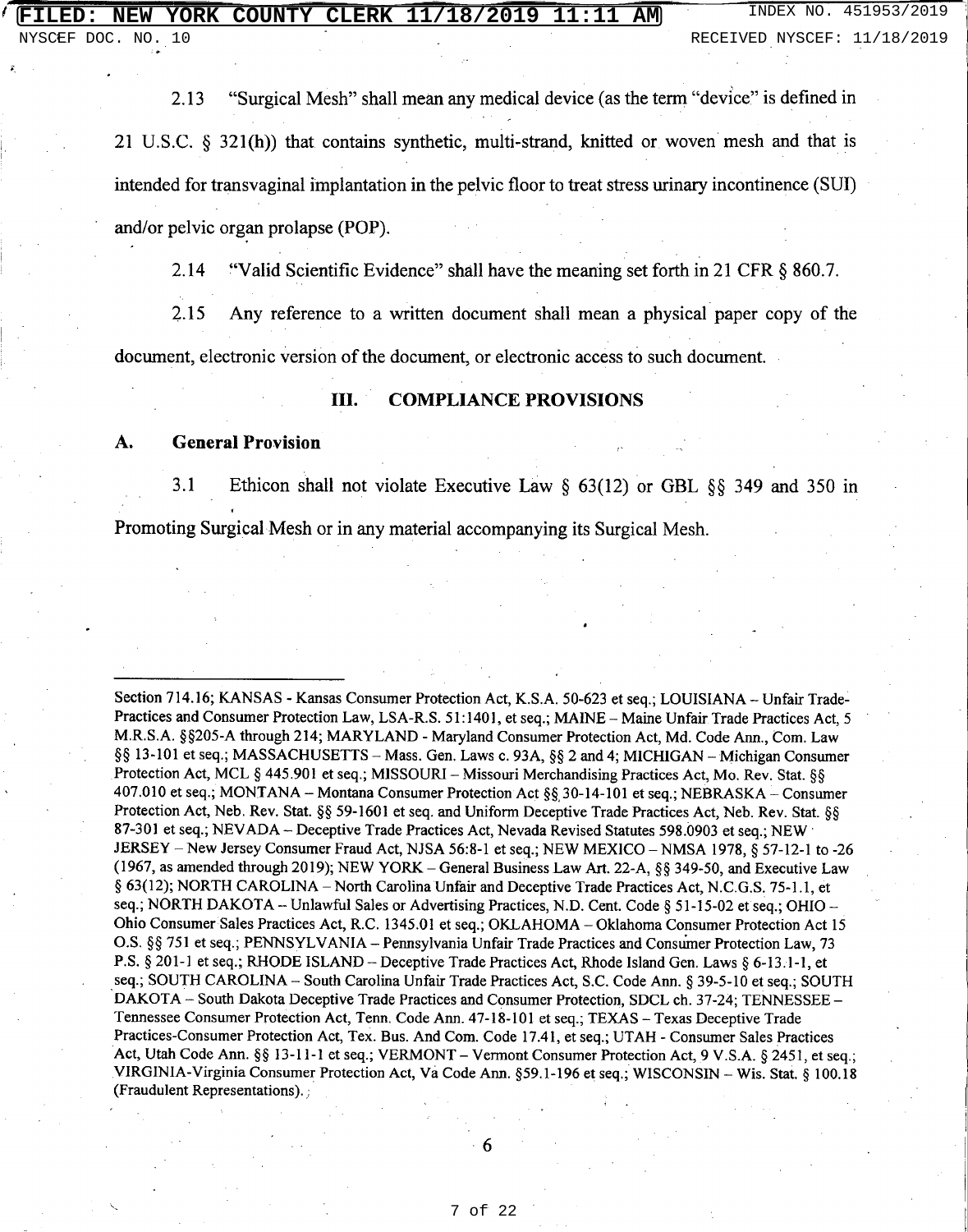NYSCEF DOC. NO. 10 RECEIVED NYSCEF: 11/18/2019

Device Labeling: Warnings and Precautions, Adverse Reactions and Other Adverse **B. Reactions** 

The following subsections of Section III shall be effective for five (5) years from the Effective Date of this Judgment.

 $3.2$ As soon as practicable, but no later than 24 months from the Effective Date of this Judgment, Ethicon shall, in addition to disclosing the relevant hazards, contraindications, side effects, and precautions that are set forth in its IFUs as of July 30, 2018, ensure that the IFUs for its Surgical Mesh devices:

 $(a)$ . Do not represent that the Surgical Mesh provides in vivo elasticity, including in vivo elasticity in both directions.

 $(b).$ Do not represent that the Surgical Mesh will remain soft, supple, or pliable after implantation.

Do not represent that any inflammatory or foreign body reaction is only transient  $(c)$ . or, in all instances, minimal.

Do not represent that a foreign body reaction "may occur" with implantation of the  $(d)$ . device, but instead indicate that a foreign body reaction to the device will occur, the extent of which may differ and may result in adverse reactions, which may be ongoing.

(e). State that Risks include fistula formation, inflammation, and ongoing risks of mesh extrusion, exposure, and erosion into the vagina and other structures or organs.

 $(f).$ State that Risks include temporary or permanent voiding dysfunction or obstructive voiding in addition to, and independent from, temporary or permanent lower urinary tract obstruction caused by overcorrection.

State that Risks include excessive contraction or shrinkage of the tissue surrounding  $(g)$ the mesh.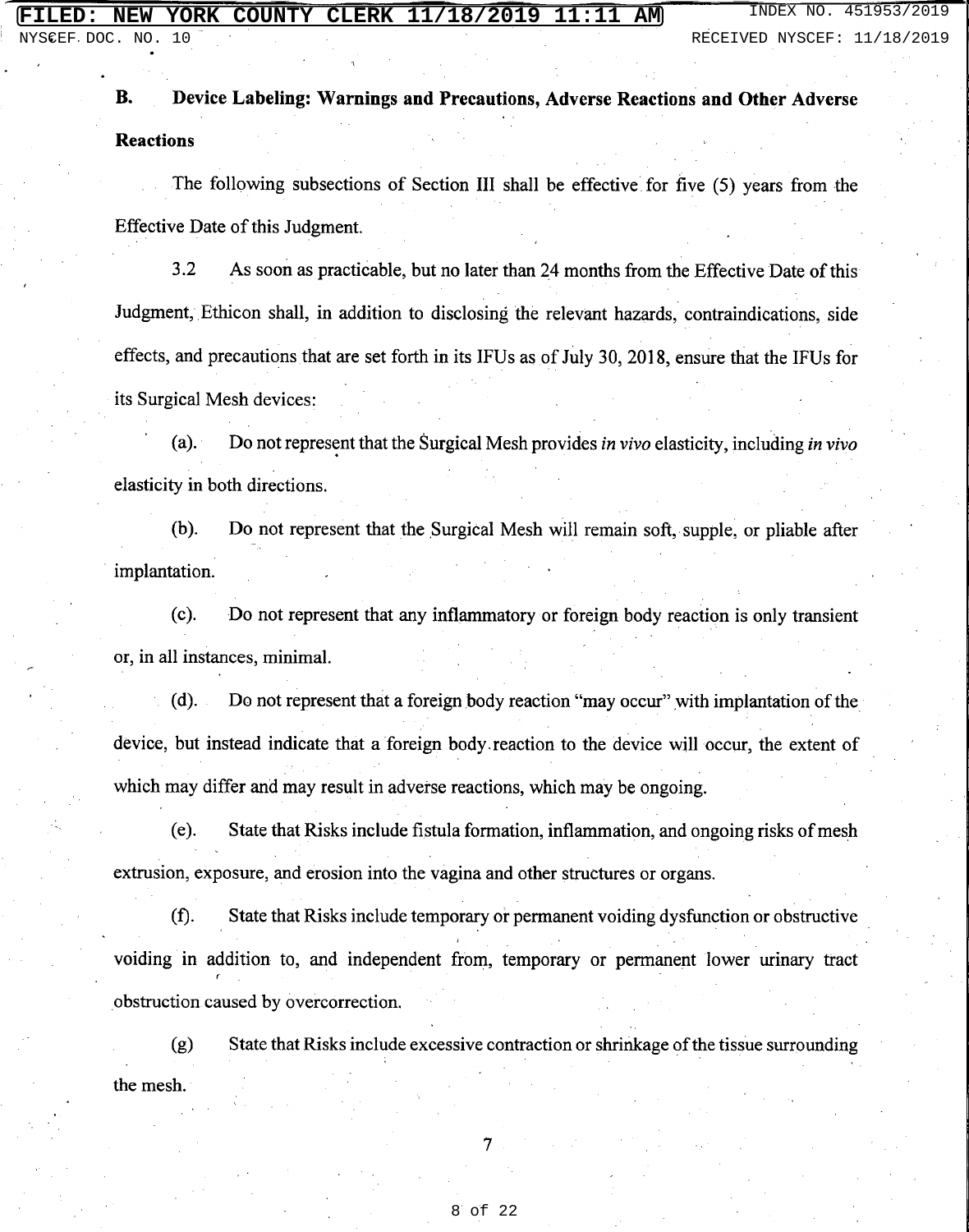NYSCEF DOC. NO.  $10$ 

INDEX NO. 451953/2019 RECEIVED NYSCEF: 11/18/2019

State that Risks include pain with intercourse and loss of sexual function, which in  $(h)$ . some patients may not resolve.

State that Risks include that one or more revision surgeries may be necessary to  $(i)$ . treat complications that result from the implantation of a Surgical Mesh device, that revision surgeries may not resolve the complications, and that revision surgeries are also associated with a risk of adverse reactions.

 $(i).$ State that Risks include urge incontinence, including de novo urge incontinence.

 $(k)$ . State that Risks include a risk of infection following transvaginal implantation.

 $(I).$ State that Risks include the risk of vaginal scarring from causes which include, but are not limited to, mesh exposure.

 $3.3$ Risk information contained in any of Ethicon's Surgical Mesh IFUs shall only be removed if such a change is supported by Valid Scientific Evidence or undertaken at the behest of the FDA.

 $3.4$ Ethicon shall evaluate emerging Risk information for Surgical Mesh, and as soon as practicable, modify Ethicon's Surgical Mesh IFUs to include any such emerging Risk information and communicate any modification of the Risk information in the Surgical Mesh IFUs to HCPs accordingly, and to the individuals responsible for Ethicon Marketing so as to modify any Promotional communication for Surgical Mesh in accordance with any modified Risk information.

 $3.5$ Ethicon shall ensure that the language within each of its Surgical Mesh IFUs is internally consistent and that the language addressing Risks within a Surgical Mesh IFU is in no way contradicted by, or in any way conflicts with, other language within the IFU.

C. Promotion

Ethicon shall not make any representations in its Promotion for Surgical Mesh that  $3.6<sub>1</sub>$ contradict or are inconsistent with information, including Risk information, contained in the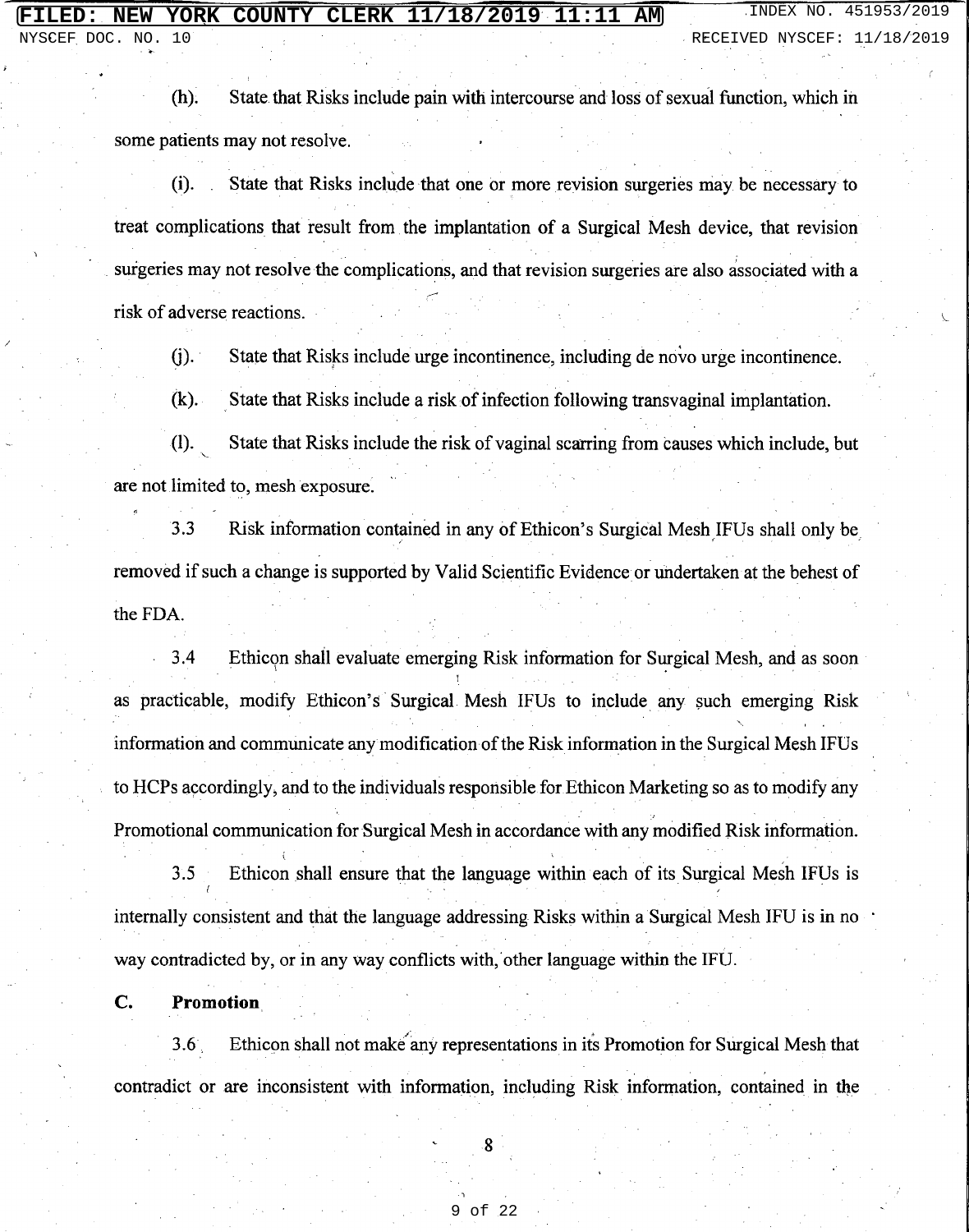Surgical Mesh IFU or IFUs for the product or products addressed in the Promotion, including as such IFUs are amended pursuant to this Judgment, nor make any representations in its Promotion regarding Surgical Mesh that Ethicon has removed from any of its IFUs pursuant to this Judgment/Order.

Ethicon shall not, in any Promotion for Surgical Mesh, represent or imply that Risks  $3.7$ associated with Surgical Mesh can be eliminated with surgical experience or technique alone unless such claim is supported by Valid Scientific Evidence.

 $3.8$ Ethicon shall not, in any Promotion for Surgical Mesh, misrepresent the extent to which Risks associated with Surgical Mesh are common to pelvic floor or other surgeries.

3.9 Ethicon shall not make any claim comparing the safety or efficacy of the use of Surgical Mesh to any non-mesh procedure unless the claim is supported by Valid Scientific Evidence.

3.10 Ethicon shall not represent in any Promotion for Surgical Mesh that Surgical Mesh is "FDA approved" or that it has undergone the FDA's Premarket Approval (PMA) process, including any requirement for clinical trials, unless such is the case. Ethicon shall train each sales representative who promotes or sells any of Ethicon's Surgical Mesh products on the accurate FDA approval or clearance status of each Surgical Mesh product that the sales representative promotes or sells in advance of any such promotion or sale.

3.11 Ethicon shall not, in any Promotion for Surgical Mesh, misrepresent FDA update(s) or communication(s) regarding Surgical Mesh.

In any written or electronic Promotion that is intended to reach patients, consumers, 3.12 or Health Care Providers, Ethicon shall include a complete description of Risks set forth in the respective IFU for the Surgical Mesh Product, but in written or electronic Promotion intended for patients or other non-Health Care Providers, in language that is understandable for the consumer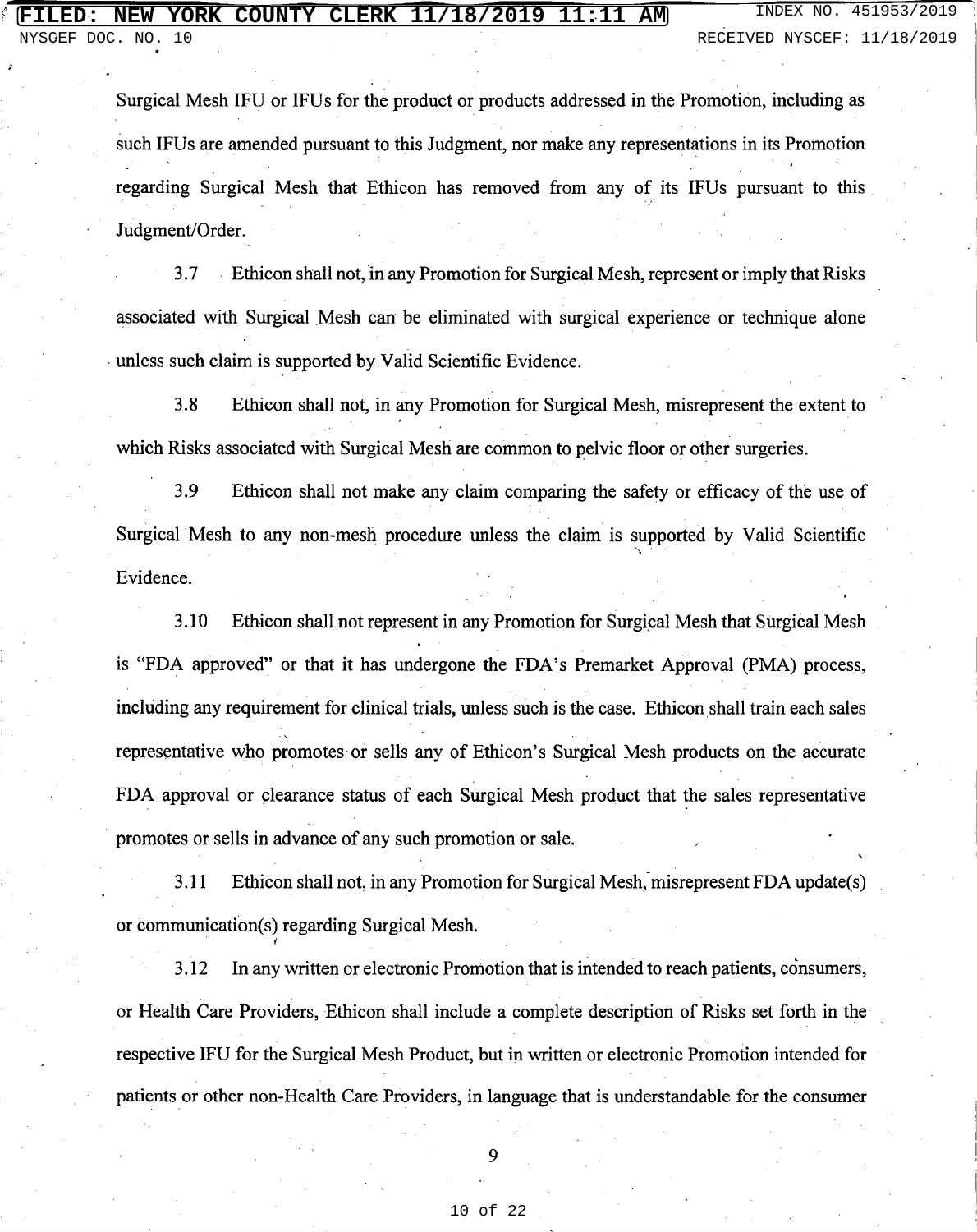or patient.

 $NO.$ 

DOC.

 $1<sub>0</sub>$ 

In any Promotion that is intended to reach HCPs that addresses any particular aspect. 3.13 of Surgical Mesh which is specifically addressed in the IFU for that Surgical Mesh device, Ethicon shall provide a complete description of the Risks set forth in the respective IFU for the Surgical Mesh Product which the Promotion addresses.

D. **Health Care Provider Training** 

 $3.14$ In any training that Ethicon Sponsors and/or undertakes to provide to any HCP regarding its Surgical Mesh, Ethicon shall ensure that such training informs the HCP about all Risks included in the applicable IFU. In addition, such training must otherwise comply with the requirements of Subsection C, above.

E. Sponsorship

 $3.15$ By the following means, Ethicon shall ensure that its Sponsorship of any professional event, training material, clinical program, research, grant, or publication concerning Surgical Mesh is disclosed:

When submitting a clinical study, clinical data, or pre-clinical data regarding (a). Surgical Mesh for publication, Ethicon shall adhere to the most recent Recommendations for the Conduct, Reporting, Editing, and Publication of Scholarly Work in Medical Journals developed by the International Committee of Medical Journal Editors (ICMJE) guidelines for the naming of authors.

 $(b).$ In all contracts for consulting services regarding Surgical Mesh between Ethicon and any HCP or other author/consultant (hereinafter "HCP Contract"), Ethicon shall include a sponsorship disclosure provision under which the HCP or other author/consultant agrees that he or she shall, in terms and in a manner so as to be clearly noticed and understood by the audience. disclose in any public presentation or submission for publication Ethicon's Sponsorship of the

 $10$ .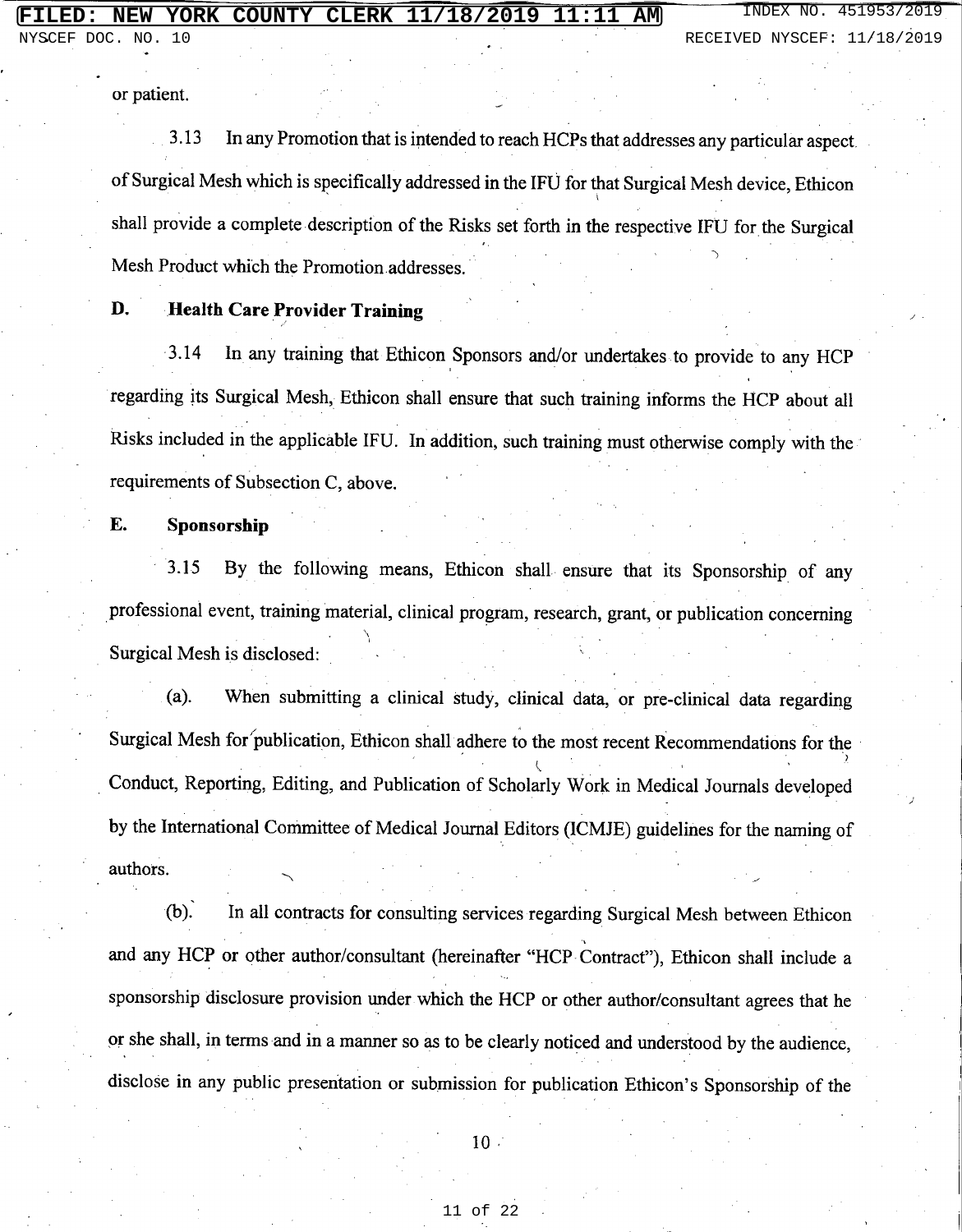NO.

**TNDEX** 

contracted-for activities (including all Sponsorship information required by any publication's conflict disclosure requirements). Ethicon shall also include a disclosure clause in any HCP Contract under which the HCP or other author/consultant acknowledges that Ethicon may publicly report Ethicon's value transfers to him or her.

In all Ethicon-sponsored manuscripts, publications, or presentations reporting the 3.16 results of an Ethicon-sponsored study, Ethicon shall disclose Ethicon's role as a Sponsor, and any author's potential conflict of interest, consistent with the conflict of interest disclosure requirements of the ICMJE.

### F. **Clinical Research**

3.17 Ethicon shall, when citing to any clinical study, clinical data, or preclinical data in any Promotion, present a fair balance of that clinical study, clinical data, or preclinical data and disclose any role as a Sponsor.

Ethicon shall not use any Promotion that references clinical or preclinical data  $3.18$ relating to any of its Surgical Mesh devices over which it has had possession, custody, or control unless Ethicon has retained possession, custody, or control over such clinical data or preclinical data.

### G. **Monitoring and Compliance**

3.19 Ethicon shall be responsible for ensuring monitoring and compliance with the provisions of this Judgment.

### **IV. PAYMENT**

 $4.1$ No Later than 30 days after the Effective Date of this Judgment, Defendants shall pay a total amount of One Hundred Sixteen Million Eight Hundred and Sixty Thousand Dollars (\$116,860,000.00) to be divided and paid collectively by Defendants to each Signatory Attorney General of the Multistate Working Group in an amount to be designated by and in the sole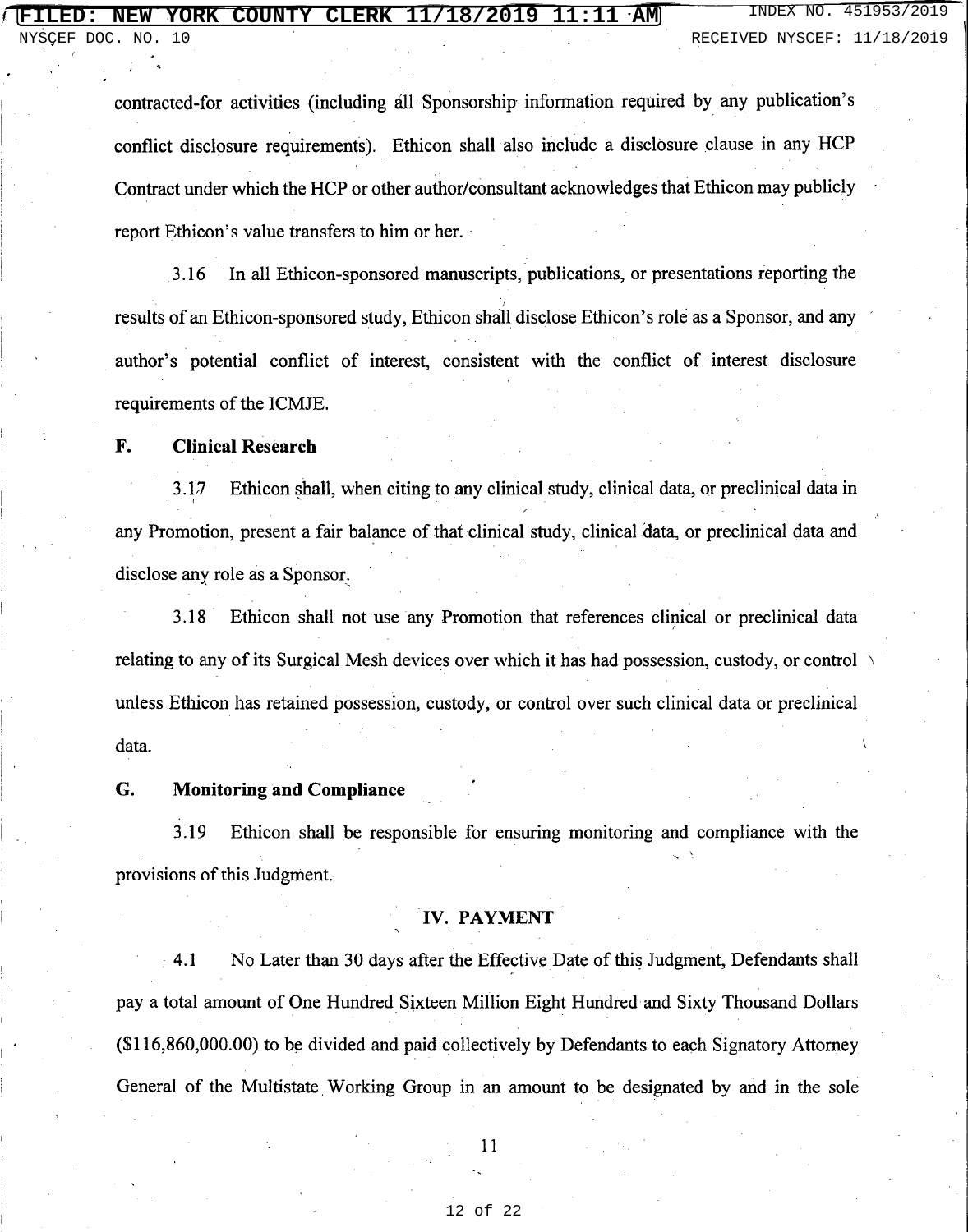## **NEW YORK COUNTY CLERK 11/18/2019 11:11 AM** INDEX NO. 451953/2019

discretion of the Multistate Executive Committee.<sup>5</sup> Said payment shall be used by the States as attorneys' fees and other costs of investigation and litigation, or to be placed in, or applied to, consumer protection enforcement including future consumer protection enforcement, consumer education, litigation or local consumer aid fund or revolving fund, used to defray the costs of the inquiry leading hereto, or for any lawful purpose, at the sole discretion of each Signatory Attorney General. The Parties acknowledge that the payment described herein is not a fine, penalty, or payment in lieu thereof.

## V. ENFORCEMENT

For the purposes of resolving disputes with respect to compliance with this  $5.1^\circ$ Judgment, should any of the Signatory Attorneys General have a reasonable basis to believe that Ethicon has engaged in a practice that violates a provision of this Judgment subsequent to the Effective Date, then such Attorney General shall notify Ethicon in writing of the specific objection, identify with particularity the provision of this Judgment that the practice appears to violate, and give Ethicon thirty (30) days to respond to the notification; provided, however, that a Signatory Attorney General may take any action if the Signatory Attorney General believes that, because of the specific practice, a threat to the health or safety of the public requires immediate action. Upon receipt of written notice, Ethicon shall provide a good-faith written response to the Attorney General notification, containing either a statement explaining why Ethicon believes it is in compliance with the Judgment, or a detailed explanation of how the alleged violation occurred and a statement explaining how Ethicon intends to remedy the alleged breach. Nothing in this Section shall be interpreted to limit the State of New York's Civil Investigative Demand ("CID") or investigative subpoena authority, to the extent such authority exists under applicable law, and

 $12$ 

 $5$  The payment to the Signatory Attorney General under this paragraph shall be \$5,203,122.50.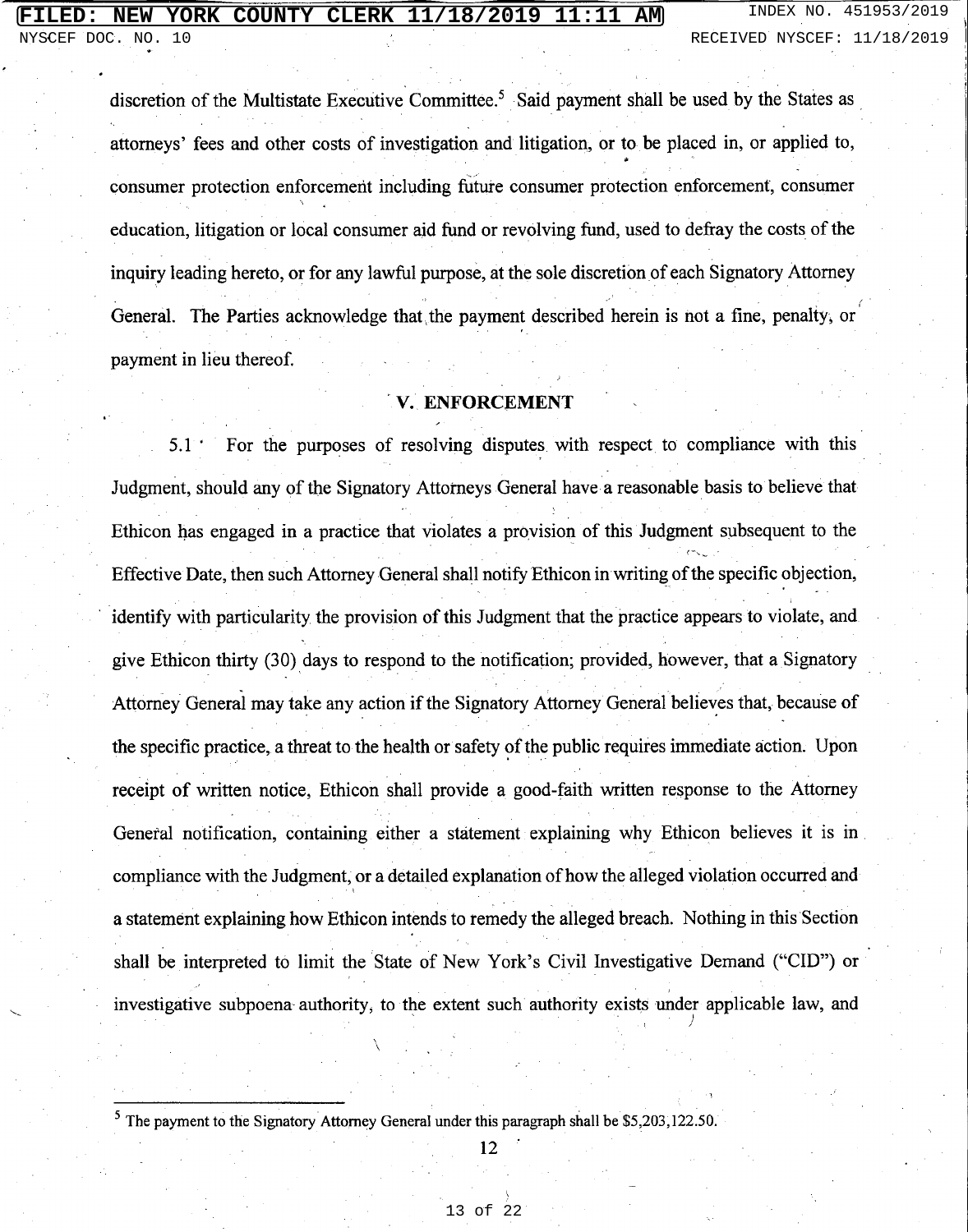Defendants reserve all of their rights in responding to a CID or investigative subpoena issued pursuant to such authority.

 $5.2$ Upon giving Ethicon thirty (30) days to respond to the notification described above, the Signatory Attorney General shall also be permitted reasonable access to inspect and copy relevant, non-privileged, non-work product records and documents in the possession, custody, or control of Ethicon that relate to Ethicon's compliance with each provision of this Judgment pursuant to that State's CID or investigative subpoena authority. If the Signatory Attorney General makes or requests copies of any documents during the course of that inspection, the Signatory Attorney General will provide a list of those documents to Ethicon.

The State may assert any claim that Ethicon has violated this Judgment in a separate  $5.3$ civil action to enforce compliance with this Judgment, or may seek any other relief afforded by law for violations of the Judgment, but only after providing Ethicon an opportunity to respond to the notification described in paragraph 5.1 above; provided, however, that a Signatory Attorney General may take any action if the Signatory Attorney General believes that, because of the specific practice, a threat to the health or safety of the public requires immediate action.

### VI. **RELEASE**

 $6.1$ Released Claims. By its execution of this Judgment, the NYAG releases and forever discharges Defendants and their past and present officers, directors, employees, representatives, agents, affiliates, parents, subsidiaries, predecessors, assigns and successors (collectively, the "Releasees") from the following: all civil causes of action, claims, damages, costs, attorney's fees, or penalties that the NYAG has asserted or could have asserted against the Releasees under the State Consumer Protection Statutes resulting from the Covered Conduct up to and including the Effective Date.

Claims Not Covered. Notwithstanding any term of this Judgment, specifically 6.2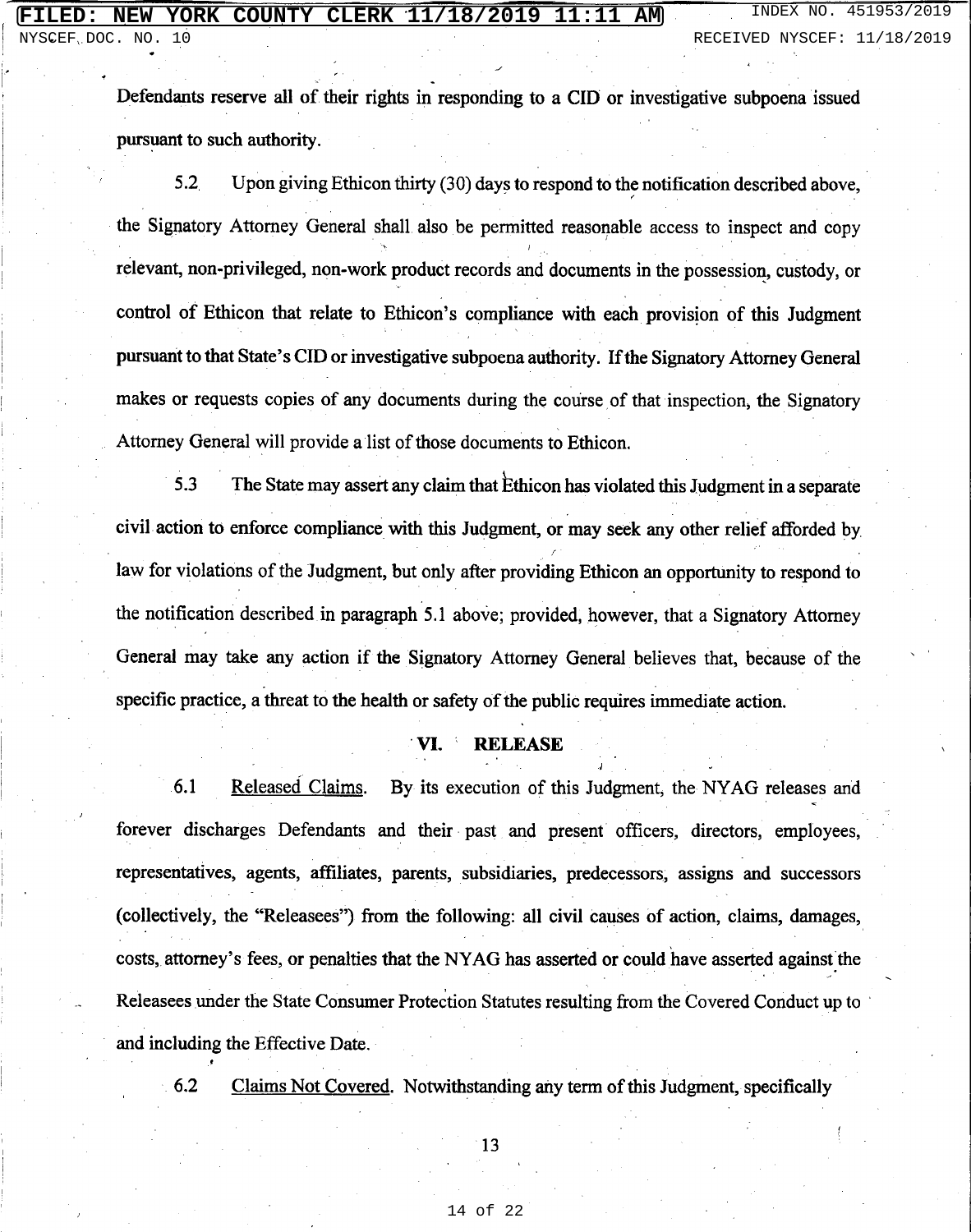NYSCEF DOC. NO. 

reserved and excluded from the release in Paragraph 6.1 as to any entity or person, including Releasees, are any and all of the following:

Any criminal liability that any person or entity, including Releasees, has or may  $(a).$ have to the NYAG;

 $(b)$ . Any civil or administrative liability that any person and/or entity, including Releasees, has or may have to the NYAG not expressly covered by the release in Subsection 6.1, including, but not limited to, any and all of the following claims:

i. State or federal antitrust violations;

Claims involving "best price," "average wholesale price," "wholesale ii. acquisition cost," or any reporting practices;

iii. Medicaid claims, including but not limited to Medicaid fraud or abuse (whether common law, statutory or otherwise), and/or kickback violations related to any state's Medicaid program;

State false claims violations; and iv.

V.

Claims to enforce the terms and conditions of this Judgment.

Actions of, or on behalf of, state program payors of the State of New York arising (c). from the purchase of Surgical Mesh.

 $(d)$ . Any claims individual consumers have or may have under above-cited State Consumer Protection Laws against any person or entity, including the Releasees.

 $6.3$ Nothing contained in this Judgment shall relieve Defendants of the obligations they maintain under any other Judgment or agreement relating to any product.

### VII. ADDITIONAL PROVISIONS

 $7.1$ Nothing in this Judgment shall be construed to authorize or require any action by Defendants in violation of applicable federal, state, or other laws.

14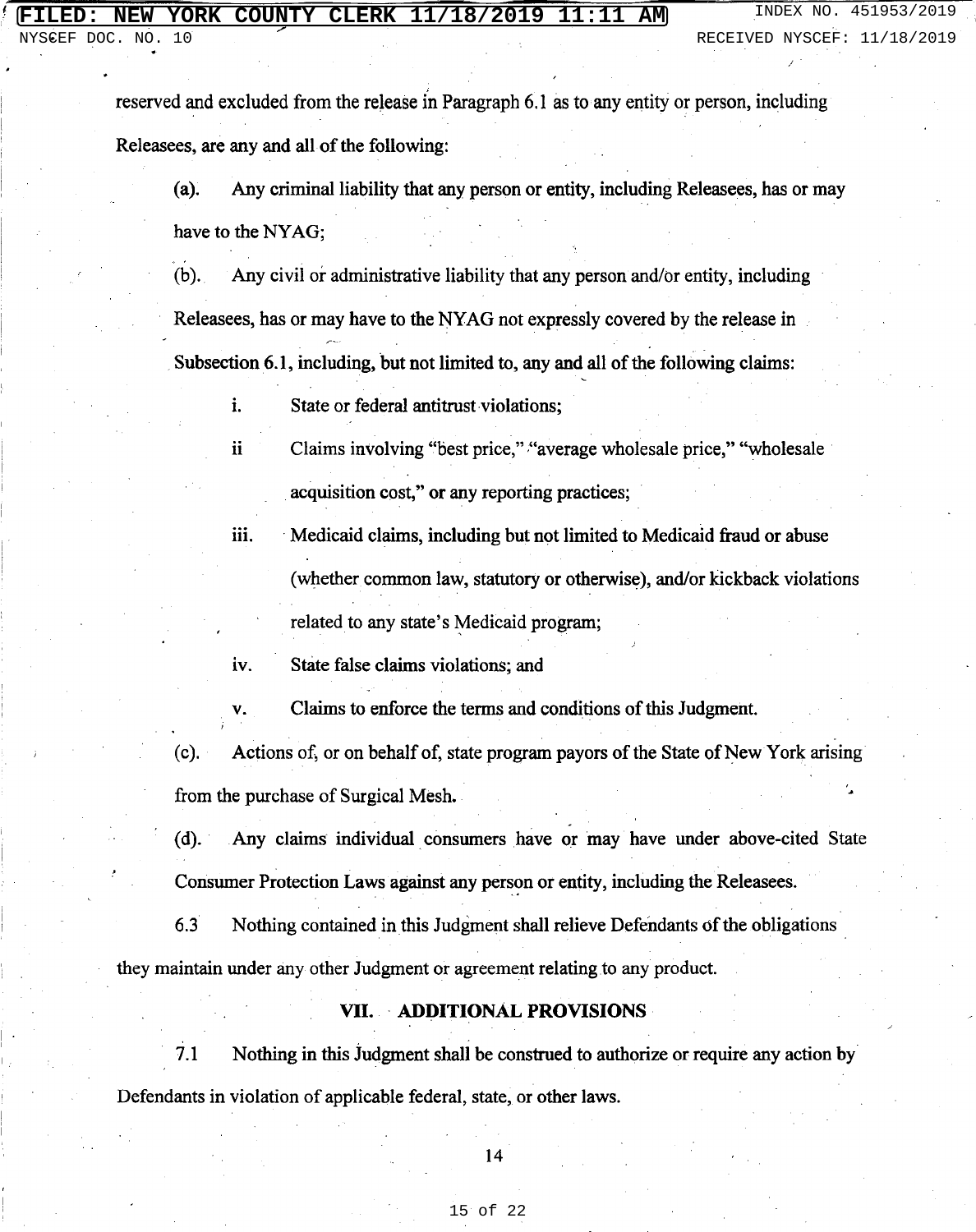Modification. The Judgment may be modified by a stipulation of the Parties, once  $7.2$ the stipulation is approved by and becomes a judgment of the Court, or by court proceedings resulting in a modified judgment of the Court.

The Defendants shall not cause or encourage third parties, nor knowingly permit  $7.3$ third parties acting on the behalf of either Defendant, to engage in practices from which either Defendant is prohibited by this Judgment.

The acceptance of this Judgment by the NYAG shall not be deemed approval by  $7.4$ the NYAG of any of Defendants' past, present, or future advertising or business practices. Further, neither Defendants nor anyone acting on their behalf shall state or imply, or cause to be stated or implied, that the NYAG or any other governmental unit of the State of New York has approved, sanctioned or authorized any past, present, or future practice, act, advertisement, or conduct of either Defendant.

 $7.5$ Any failure by any party to this Judgment to insist upon the strict performance by any other party of any of the provisions of this Judgment shall not be deemed a waiver of any of the provisions of this Judgment, and such party, notwithstanding such failure, shall have the right thereafter to insist upon the specific performance of any and all of the provisions of this Judgment.

7.6 Entire Agreement: This Judgment represents the full and complete terms of the settlement entered into by the Parties hereto. In any action undertaken by the Parties, no prior versions of this Judgment and no prior versions of any of its terms that were not entered by the Court in this Judgment, may be introduced for any purpose whatsoever.

Jurisdiction: This Court retains jurisdiction of this Judgment and the Parties hereto  $7.7<sup>1</sup>$ for the purpose of enforcing and modifying this Judgment and for the purpose of granting such additional relief as may be necessary and appropriate.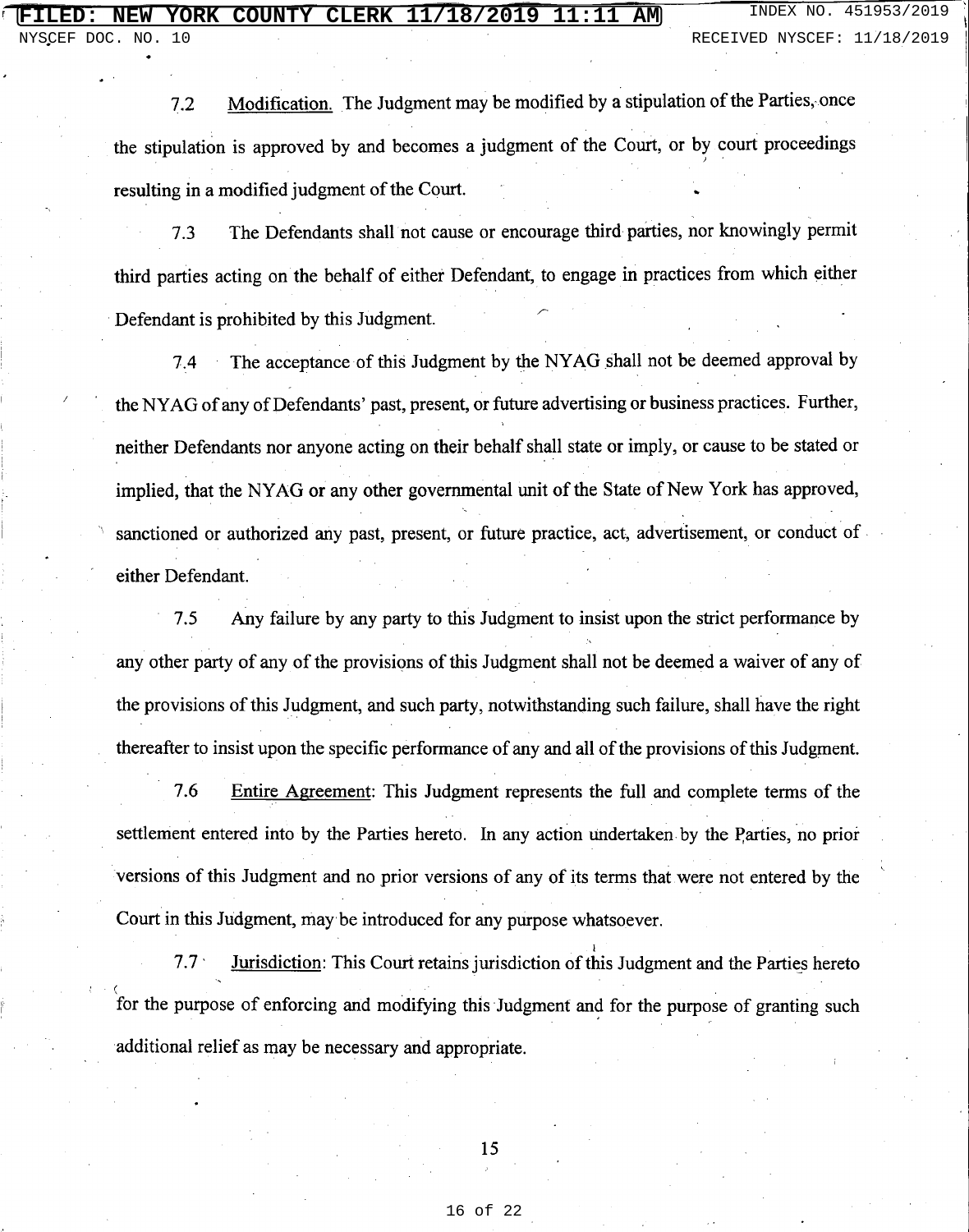Counterparts: This Judgment may be executed in counterparts, and a facsimile or  $7.8$ pdf signature shall be deemed to be, and shall have the same force and effect as, an original signature.

7.9

Notice: All Notices under this Judgment shall be provided to the following via

email and Overnight Mail:

Defendants:

William Craco and Shelly Goldklang Johnson & Johnson Law Department One Johnson & Johnson Plaza New Brunswick, NJ 08933  $wcraco@its.inj.com$ sgoldkla@its.jnj.com

Copy to Defendants' attorneys at O'Melveny & Myers LLP and Covington & Burling LLP via electronic mail sent to: Steve Brody (sbrody@omm.com) Carolyn Kubota (ckubota@cov.com)

**Signatory Attorney General:** Mary Alestra **Special Counsel Bureau of Consumer Frauds and Protection** New York State Office of the Attorney General 28 Liberty Street, 20th Fl. New York, NY 10005 mary.alestra@ag.ny.gov

To the extent that any provision of this Judgment obligates Defendants to change 7.10 any policy(ies) or procedure(s) and to the extent not already accomplished, Defendants shall implement the policy (ies) or procedure(s) as soon as reasonably practicable, but no later than  $120$ days after the Effective Date of this Judgment, unless another period for compliance is specified herein.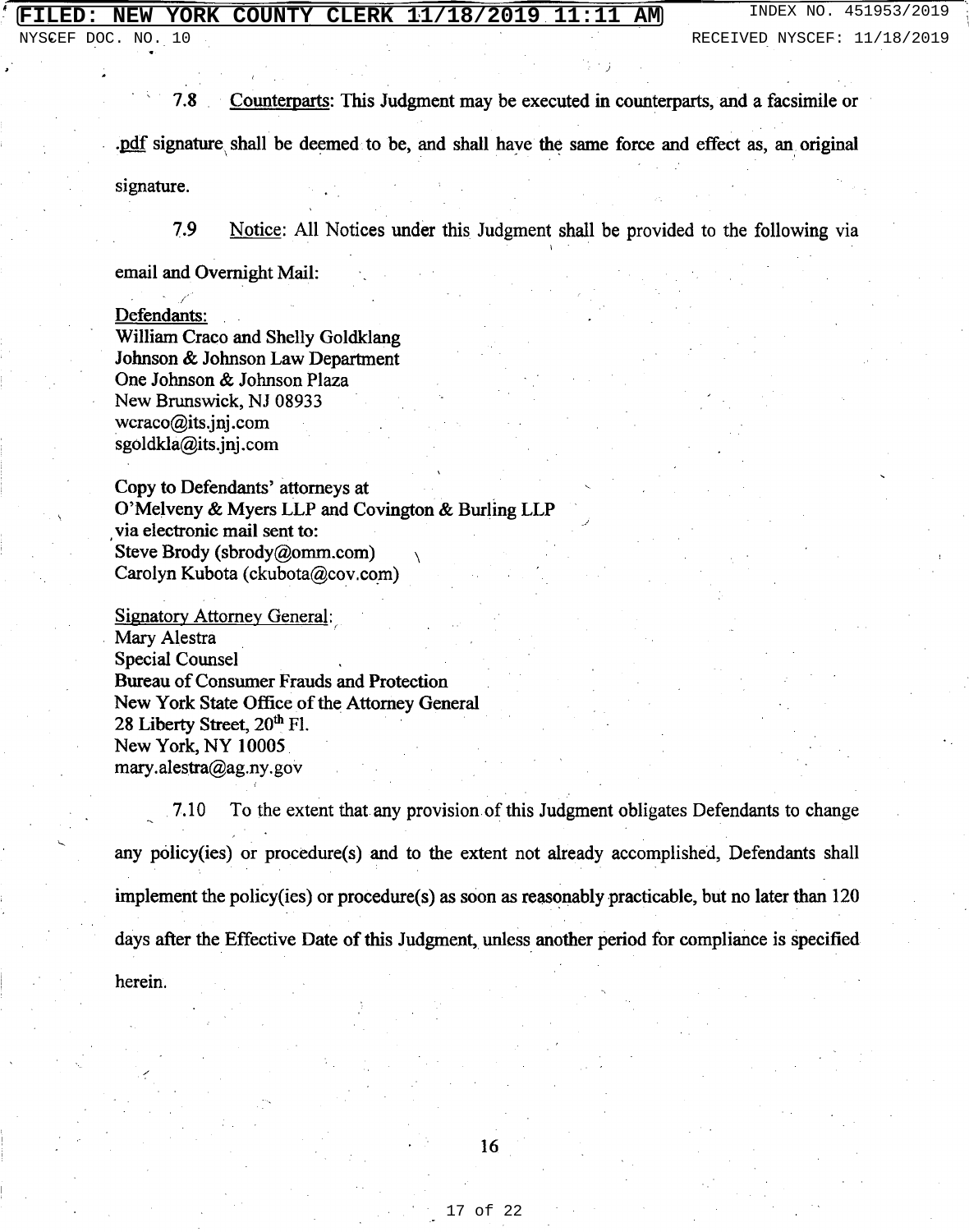# **FILED: NEW YORK COUNTY CLERK 11/18/2019 11:11 AM** INDEX NO. 451953/2019 NYSCEF DOC. NO. 10 RECEIVÉD NYSCEF: 11/18/2019

 $RECEIVE$ D NYSCEF: 11/18/2019

## **APPROVAL BY COURT**

## APPROVED FOR FILING and SO ORDERED this  $14^{m}$  day of Navarker 2019.

Judge<br>Judge

LUCY BILLINGS  $J.S.C.$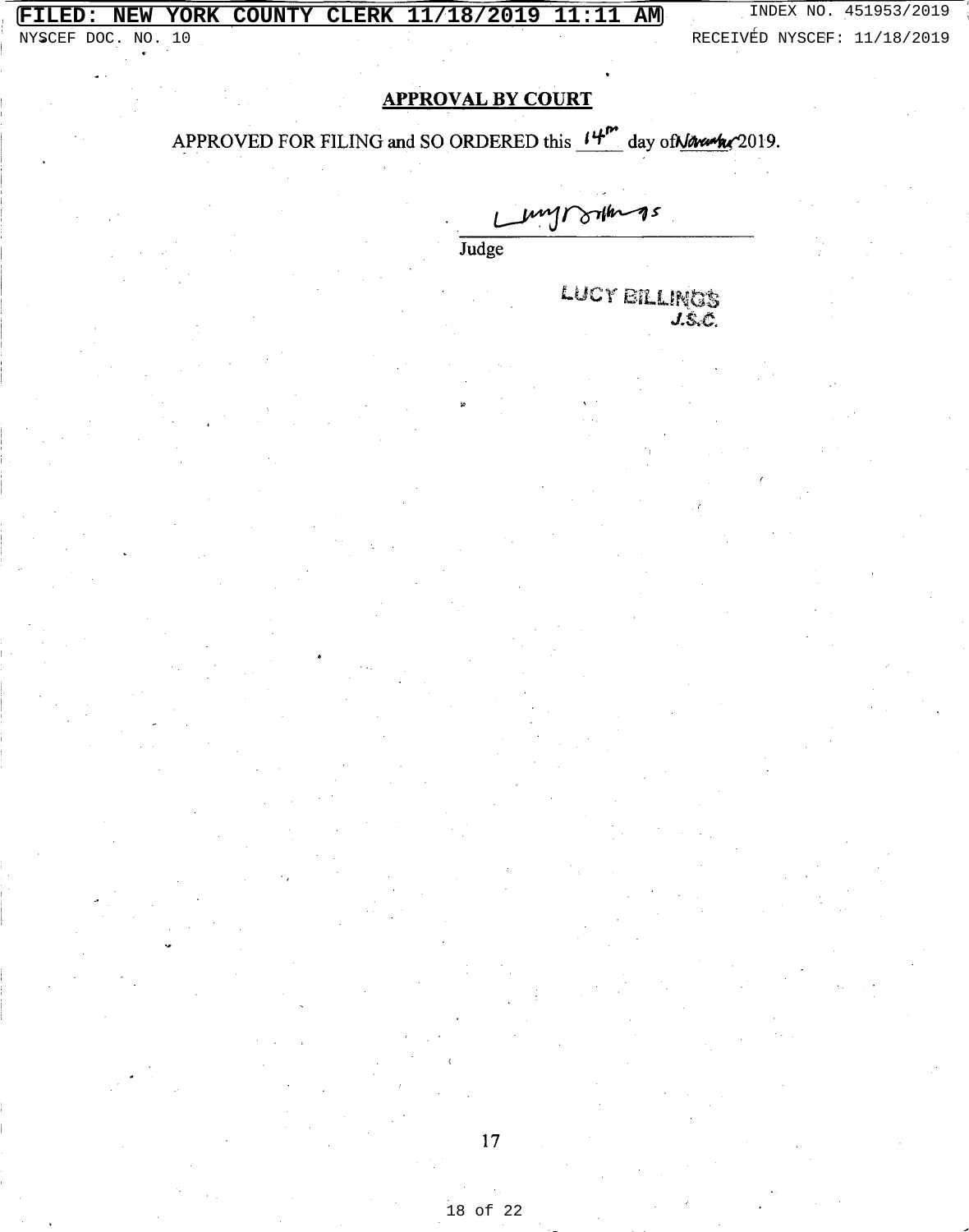## **FILED: NEW YORK COUNTY CLERK 11/18/2019 11:11 AM** INDEX NO. 451953/2019

NYSCEF DOC. NO. 10 80 RECEIVED NYSCEF: 11/18/2019

### For Plaintiff the People of the State of New York

 $\mathcal{O}'$ By: may alle **Special Counsel** Bureau of Consumer Frauds and Protection New York State Attorney General's Office 28 Liberty Street, 20<sup>th</sup> Floor New York, NY 10005  $(212)$  416-6698

 $10 - 17 - 19$ Date: By:  $2$ JANE AZIA Bureau Chief Bureau of Consumer Frauds and Protection New York State Office of the Attorney General

28 Liberty Street, 20th Floor New York, NY 10005  $(212)$  416-8727

 $10 - 17 - 19$ 

Date: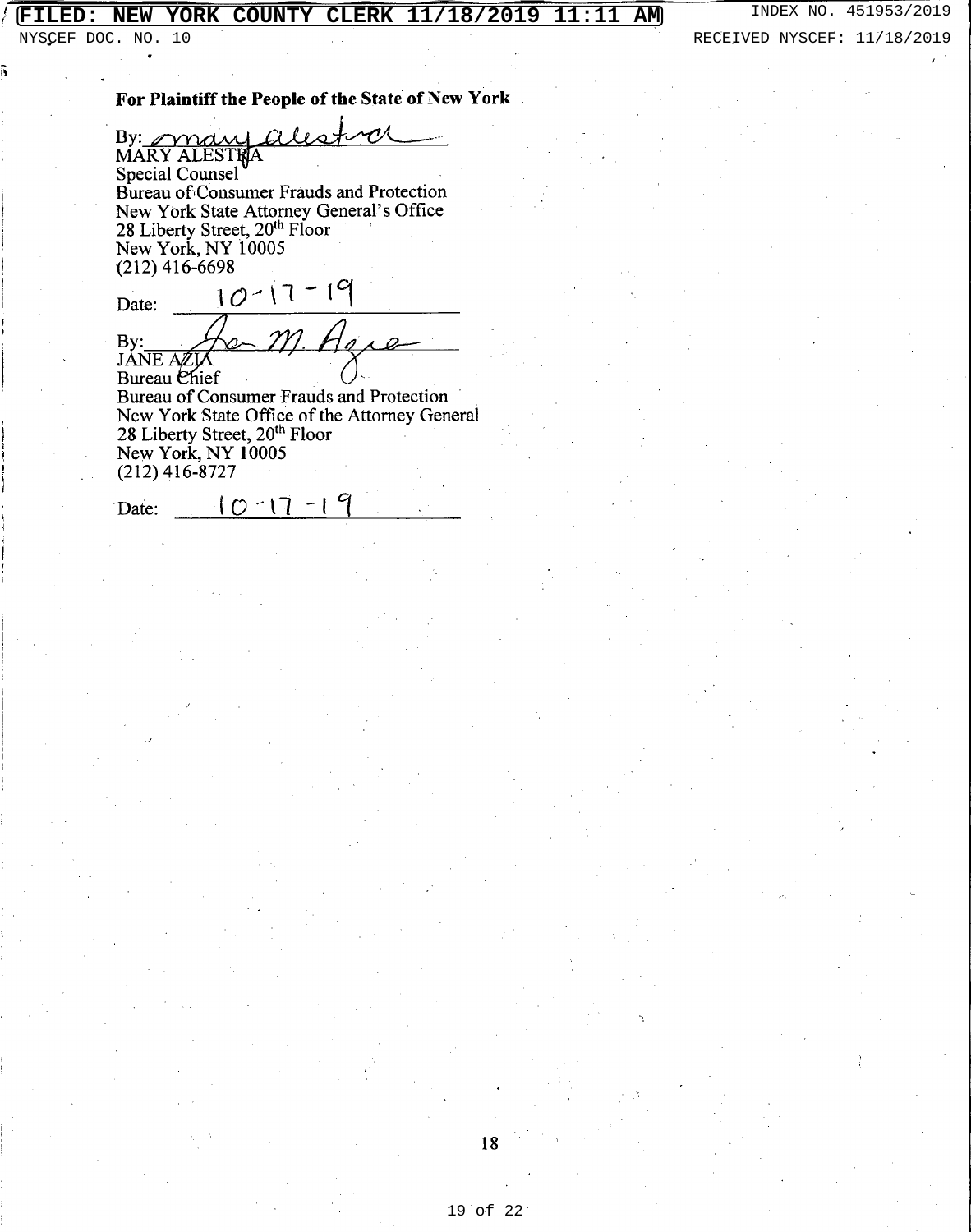### NEW YORK COUNTY CLERK 11/18/2019 11:11 **AM FILED:**

NYSCEF DOC. NO. 10

RECEIVED NYSCEF: 11/18/2019

Defendant Johnson & Johnson:

 $10/15/19$ Date:

 $By:$ Tina Erench Assistant Corporate Secretary

Defendant Ethicon, Inc.

Date:  $10/15/19$ 

By: Tina French Assistant Corporate Secretary

Approved as to form:

Date:

 $By:$ 

Stephen D. Brody O'Melveny & Myers **Counsel for Defendants** 

Date:

### By:

Shara Venezia-Walerstein, NY Bar # 5092010 O'Melveny & Myers Counsel for Defendants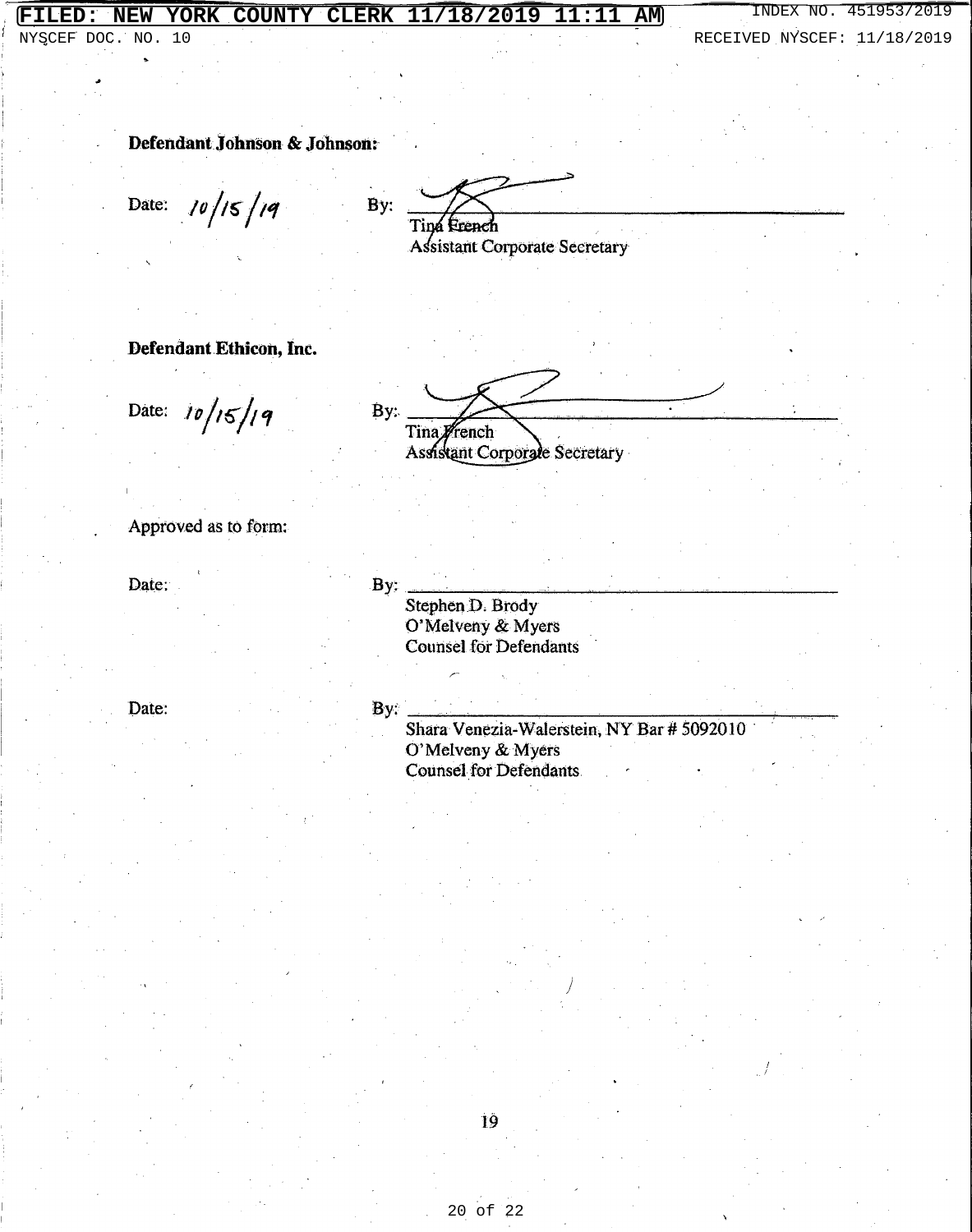## FILED: NEW YORK COUNTY CLERK 11/18/2019 11:11 AM

NYSCEF DOC. NO. 10

INDEX NO. 451953/2019

RECEIVED NYSCEF: 11/18/2019

### Defendant Johnson & Johnson:

Date:

By:

Tina French Assistant Corporate Secretary

### Defendant Ethicon, Inc.

Date:

By:

Tina French **Assistant Corporate Secretary** 

Approved as to form:

Date:

By: Stephen D. Brody

O'Melveny & Myers Counsel for Defendants

Date:

By:

Shara Venezia-Walerstein, NY Bar # 5092010 O'Melveny & Myers **Counsel for Defendants**